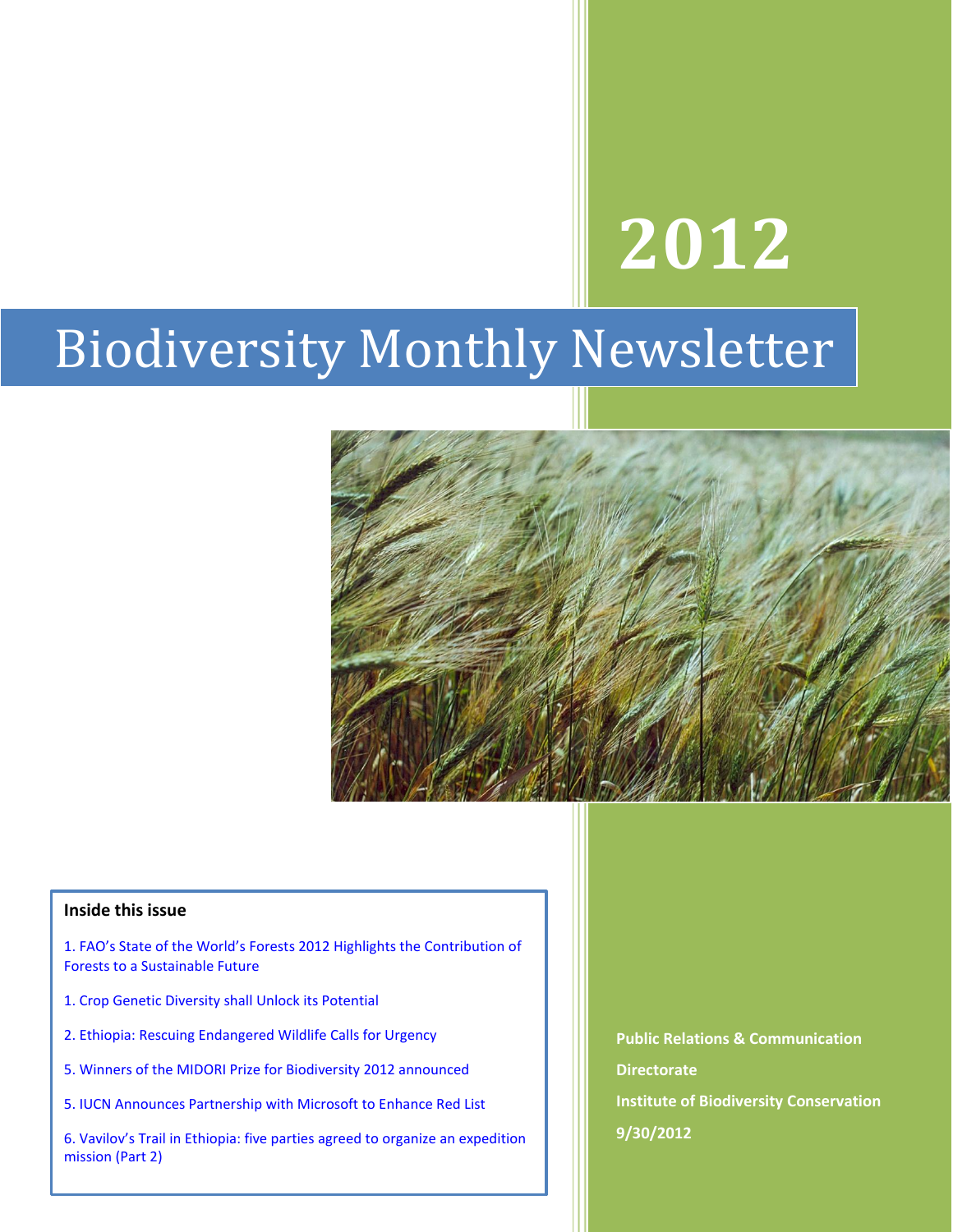# **FAO's State of the World's Forests 2012 Highlights the Contribution of Forests to a Sustainable Future**

**23 September 2012:** The Food and Agriculture Organization of the UN (FAO) has released the full report on "The State of the World's Forests 2012″ (SOFO 2012), which reveals that forest loss and degradation over the past ten years are estimated to have cost the global economy as much as US\$4.5 trillion per year.

The report, which is the tenth edition of the State of the World's Forests, highlights that forests cover about 31% of the Earth's terrestrial surface, and that an estimated one billion people around the world depend on forests including the 60 million indigenous peoples who intensively use forests. The report's analysis focuses on forests as energy sources, providers of ecosystem services, and as sources of economic activities.

With regards to the contribution of forests to sustainable development and green growth, the report notes that the value of woodcraft exports has increased from an estimated US\$500 million in 2002, to approximately US\$1.5 billion in 2010, while over ten million people are currently employed in forest management and conservation. The report notes that this growth could continue if further investments in forest products and industries are efficient, targeted and equitable.

In particular, the report stresses the importance of reforestation and forest restoration, the promotion of small and medium forest enterprises, including considerations of gender equity, good management of wood as an energy source, enhancing communication and coordinating sustainable development.

*FAO.ORG*

# **Crop Genetic Diversity shall Unlock its Potential**

**Cooperation for improved seeds and stable yields in Ethiopia**

**21 September 2012, Gatersleben** - *Representatives of the Institute of Biodiversity Conservation (IBC) based in Addis Ababa, Ethiopia and IPK Gatersleben signed a MoU aiming at exchange of experience and scientific knowledge among the senior scientists, research associates and additional members of their academic staff, including students either post- or pre-graduated, to enhance the development of academic life and to benefit research at both parties.*

Ethiopia is one of the larger biodiversity hot spots of the world. Ethiopia fascinates with its rich flora and fauna that stretches over five climatic zones and hence harbours huge biodiversity potential.

A new collaboration between German and Ethiopian scientists aims to unleash the potential of Ethiopian genetic resources. The collaboration involves the Federal *ex situ* genebank of IPK Gatersleben on the German side and several Ethiopian institutes, among them the IBC in which is the largest and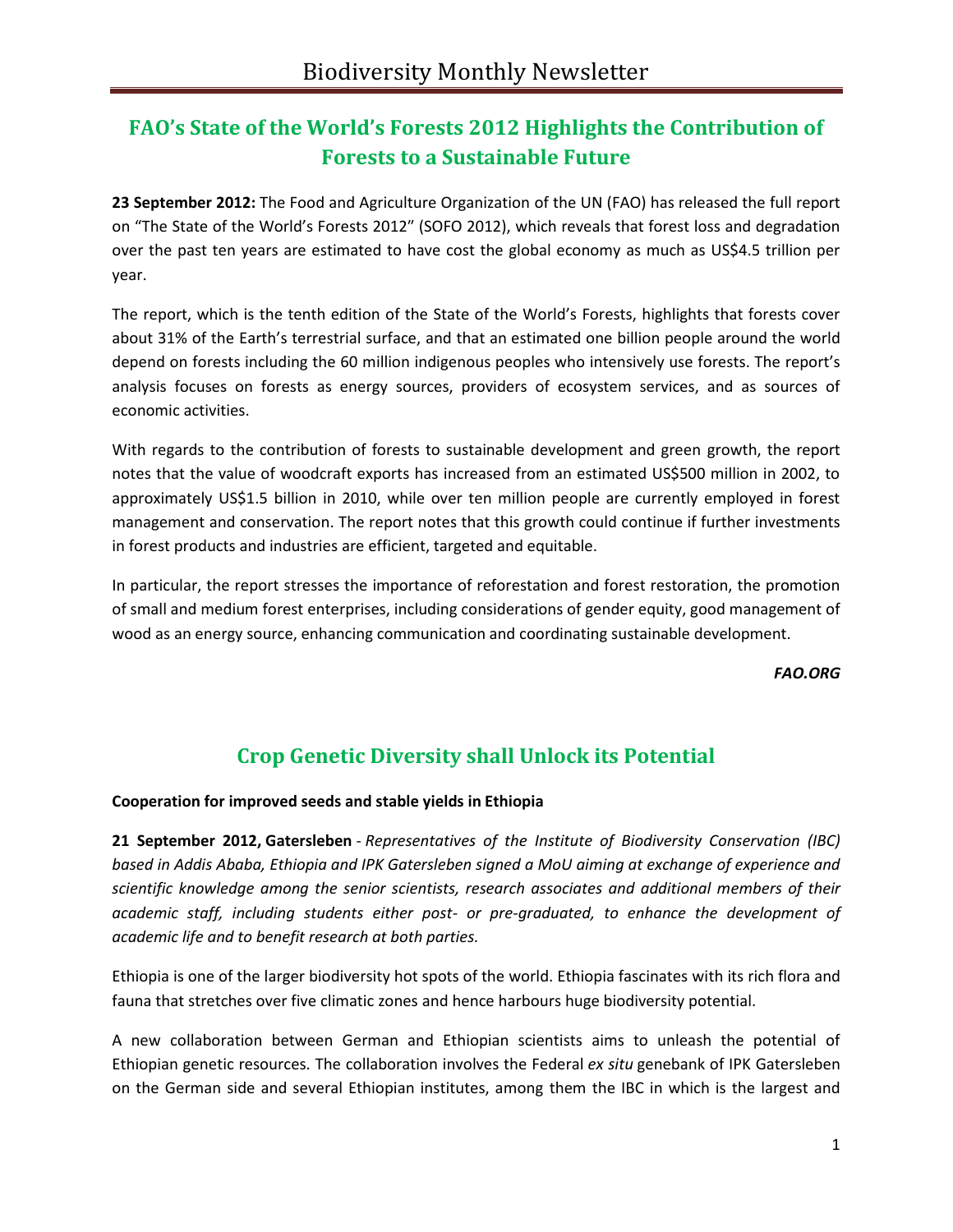oldest gene bank in Africa. Overall coordination of the project is carried out by GIZ (German Society for International Cooperation).

As a supplement to the cooperation in the project, both institutions also aim at a closer collaboration in educating scientists and students via a bilateral Memorandum of Understanding (MoU).

"Building on our longstanding tradition in the preservation of plant genetic resources and their utilization, our Ethiopian colleagues may benefit from our expertise for an improved valorisation of their resources in plant breeding." says Prof. Graner, Managing Director of IPK Gatersleben and head of the Gatersleben Genebank.

Ethiopian scientists will visit Gatersleben in the coming three years to gain first-hand experience in storing, propagating and analysing germplasm.

"It is not only that we want to benefit from the experience of our German partners in Gatersleben but that the scientific community worldwide will gain from our improved capability of preserving biodiversity." expresses Dr. Gemedo Dalle, General Director of the IBC.

The Ethiopian germplasm collection includes numerous landraces and wild relatives of food crops such as barley and wheat. So far, plant breeders have not fully utilized those varieties for the development of new cultivars. Thus, the two institutions will join forces for detecting plants that can cope with the environmental conditions in Ethiopia and hence can make a contribution to an improved breeding programme and finally for increased and stable yields.

#### **About Institute of Biodiversity Conservation**

The Institute of Biodiversity Conservation (IBC) is a National Institute engaged in scientific research to promote conservation and sustainable utilization of biodiversity for the benefit and development of the people of Ethiopia. The Institute holds more than 70,000 accessions of plants, most of which are food crops, in cold storage facilities and field gene banks. Further information can be found from[:http://www.ibc.gov.et.](http://www.ibc.gov.et/)

#### **About IPK Gatersleben**

The Leibniz Institute of Plant Genetics and Crop Plant Research in Gatersleben is a non-university publicly funded research centre and member of the Leibniz Association. IPK has a staff of more than 500 coming from over 30 nations. Further information via [http://www.ipk-gatersleben.de.](http://www.ipk-gatersleben.de/)

*IBC*

## **Ethiopia: Rescuing Endangered Wildlife Calls for Urgency**

**20 September 2012** Ethiopia is a country endowed with precious, endemic wildlife, tremendous and marvelous natural resources, cascades, and a range of tangible and intangible assets, among others.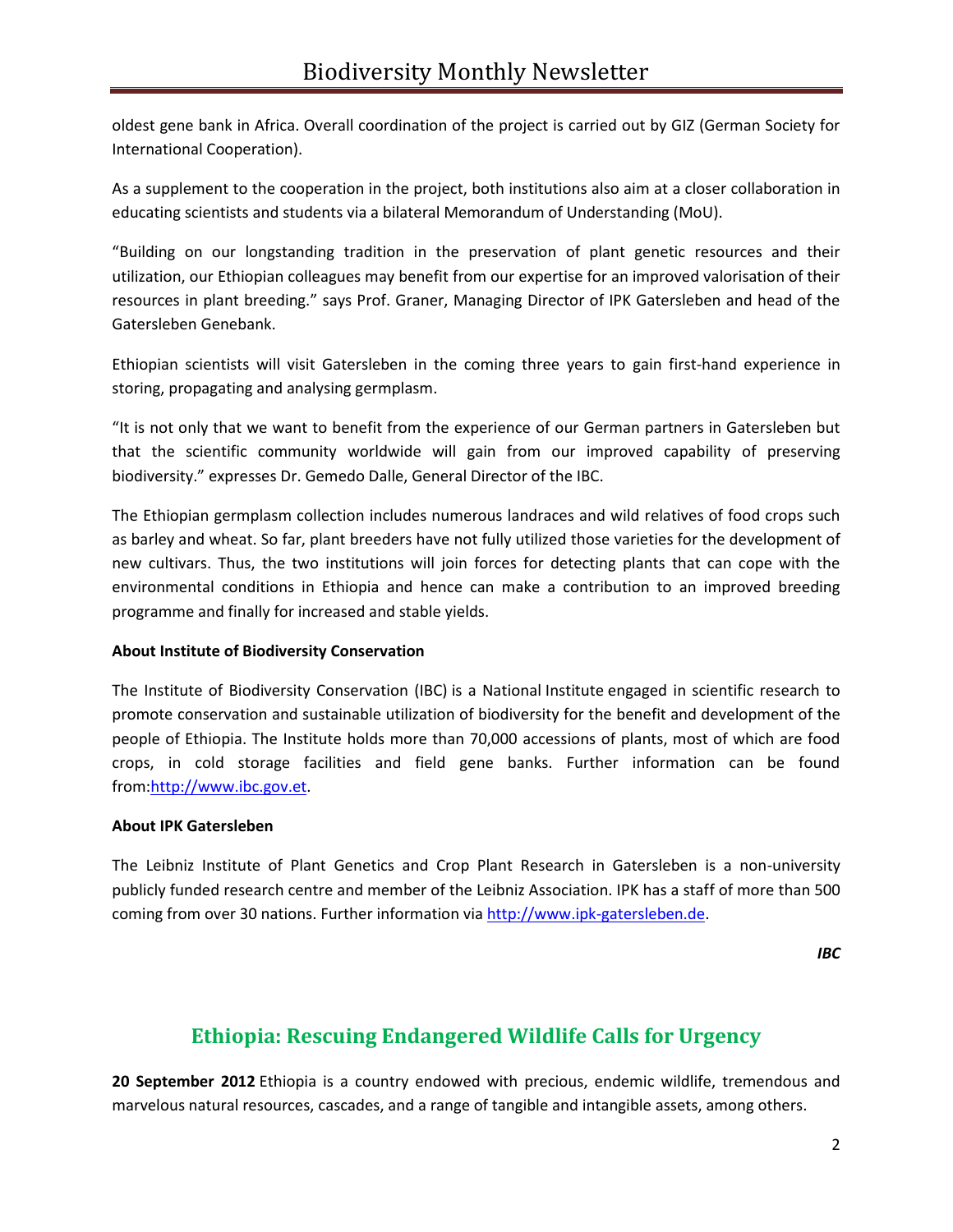Owing to its geographical variation, the country is being home to different types of fauna and flora. This means that Ethiopia is also rich in many unique plants and wild animals. Cognizant of the fact that the country does possess such a tremendous wildlife resource, it has become one of the members of the nations issued the Convention on International Trade in Endangered Species (CITES) since 1993.

The Convention on International Trade in Endangered Species of Wild Fauna and Flora (CITES) entered into force in 1975, in response to concerns that many species were becoming endangered because of international trade. Because this trade crosses national borders, international collaboration and cooperation is crucial to ensure this trade is sustainable and controlled and does not threaten or endanger wildlife. The international community has also recognized the problem of endangered species. According to sources, in 1973, 21 countries gathered together to address this issue. The meeting culminated in the Convention on International Trade in Endangered Species of Wild Fauna and Flora (CITES), was put into effect 1 July 1975. This international agreement instituted a trade ban approach to curtail international trade of species on the endangered list. As of 2009, CITES had been signed by 176 countries.

In addition to plants and animals and their parts, the agreement also restricts trade in items made from such plants and animals, such as clothing, food, medicine, and souvenirs. By 2009, more than 5,000 animal and 28,000 plant species had been classified.

James Isiche, Eastern Africa Regional Director for the International Fund for Animal Welfare (IFAW) in an exclusive interview with The Ethiopian Herald said that there have been numerous large seizures of illegal wildlife products originating from our borders. Even they are transported from many parts of the continent to other areas. "Over the last one and half year, IFAW has noted that the criminal gangs involved in wildlife trafficking have become more brazen and have started using routes such as seaports and airports in Kenya and Tanzania that were no-go zones in the past, with the contraband mainly destined for Asia," he added.

He also said that law enforcement areas have a great contribution in the fight against these illegal poachers even if the operations are delicate and complicated. "They are increasingly becoming life threatening. And they can also be very frustrating.

As to him, IFAW recognizes with all humanity and realism that wildlife trafficking is not easy to prevent or entirely eliminate. "The criminal gangs involved in this vice, just like in other illicit trade such as drugs, human trafficking and others, are always step ahead. The criminal gangs' operations surpass the individual capacities of any one country's law enforcement agencies. We also appreciate that in many cases, the good will from governments and law enforcement agencies is present. But they are baffled by the scarcity of human and financial resources because priority is mainly given to issues such as basic health, education and infrastructure that take up most of the available resources."

Isiche further said that if people are committed enough to get the roots of illegal wildlife trafficking dried and totally eliminated, working in collaboration must come at the forefront. "The coordination between and among various agencies should also be further strengthen. This means that the wildlife officers at many strategic areas have to consolidate network so that they are able to run every activity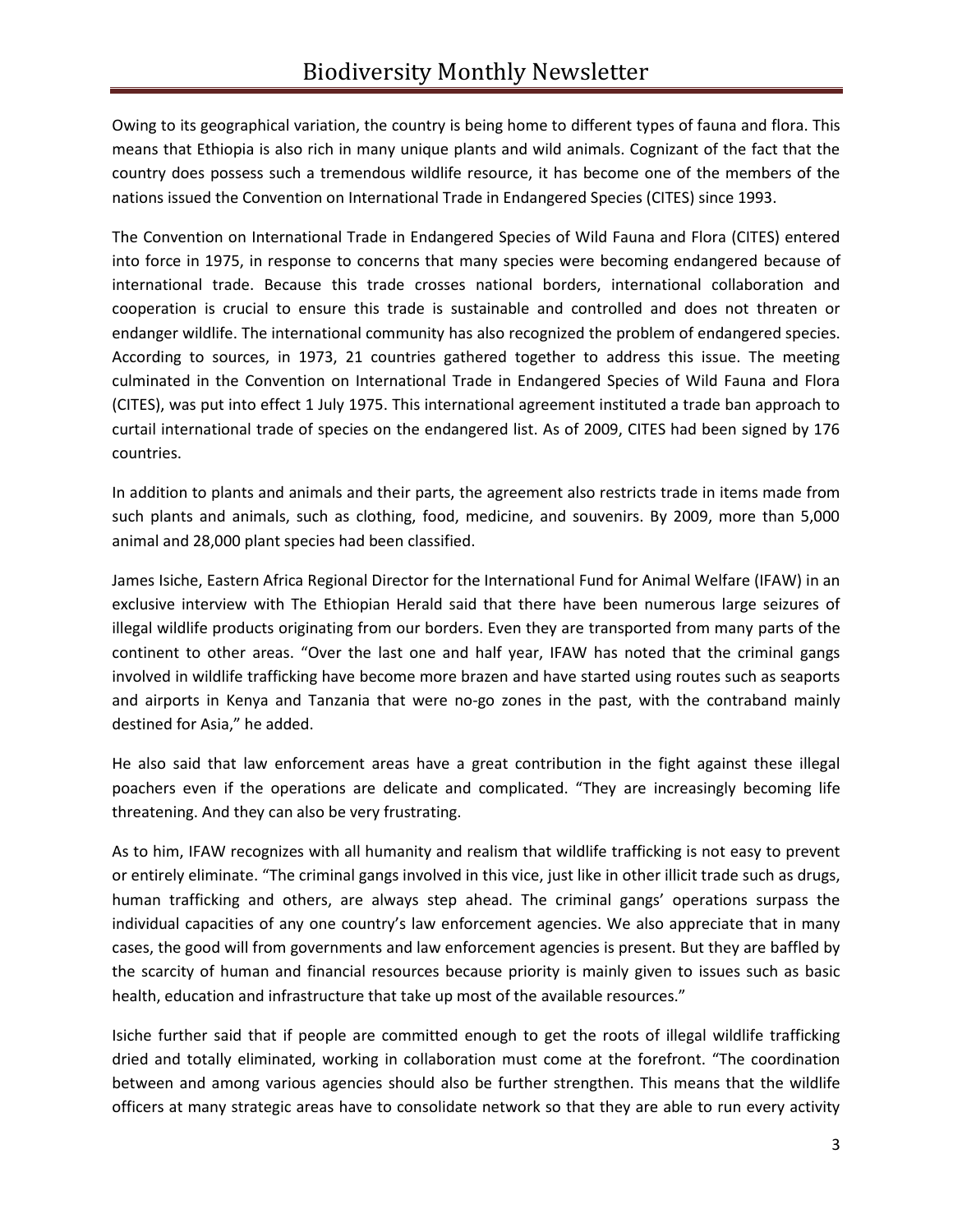against illegal wildlife gangs and operators. In clear terms, products transported to the seaport on one side need to attract sense of responsibility of officers at another end."

Isiche also said "Law enforcement agencies should also equally be duty-bound to combat the illegal trafficking. In general, there is a big problem in illicit wildlife trafficking. Since the wild trafficking practice comes up with a great deal of money, gangs often do it in a very organized manner with a view to making sure whether the products go to the market. The big problem that many African countries have been, are, experiencing is directly related to Ivory. Ivory trafficking has been drastically on the rise. And this trend does have a serious impact on Elephants because they have been poached for the sake of illegal market satisfaction. The need for ivory is mostly increasing in Asia specifically in China the principal market place for ivory."

Ewnetu Bilata Debela, General Director of Ethiopian Wild life Conservation Authority explained that the government of Ethiopia has attached due attention to formulate a wildlife development and protection strategy in tune with the objective reality of the country and the existing international natural resources development and protection principles.

The objective is to arrest the decline of wildlife population and to help the country realize the maximum benefit from the sub sector. These have a great potential in enhancing the country's development efforts. It is known that, the ivory tusks and other wildlife products are smuggled into markets in Europe and Asia. "Moreover,some smugglers think that Ethiopia is favored point of departure and the ivory items often transit through South-East Asian route to its destination. Nowadays, the illicitly trade in wildlife is a major threat to Africa," he added.

A campaign to confiscate animal products Trans passing Ethiopian Airport and borders is lunched. In some specific areas like Elephant sanctuaries called Babile we are suffering from a great loss of Elephants. There is very bad and devastating situation existed in that Elephant sanctuary. The major limitation has been lack of organized approach to well inculcating the significance of conserving the park and the animals in the minds of the local community. Basically, the local community has to be prime actor and participant in preserving the parks along with guards and other concerned bodies.

Keeping all this in mind, recently Ethiopian Wild life Conservation Authority are working hard to get the community actively involved in protection and conservation of the park so that they could be benefited much out of the sector. In so doing, the local community could have opportunity to get the income generated by the park through their local government budgetary system. What I can practically realize is that a wider loophole has been witnessed in relation to communicating to the local community.

#### *Ethiopian Press Agency (Addis Ababa)*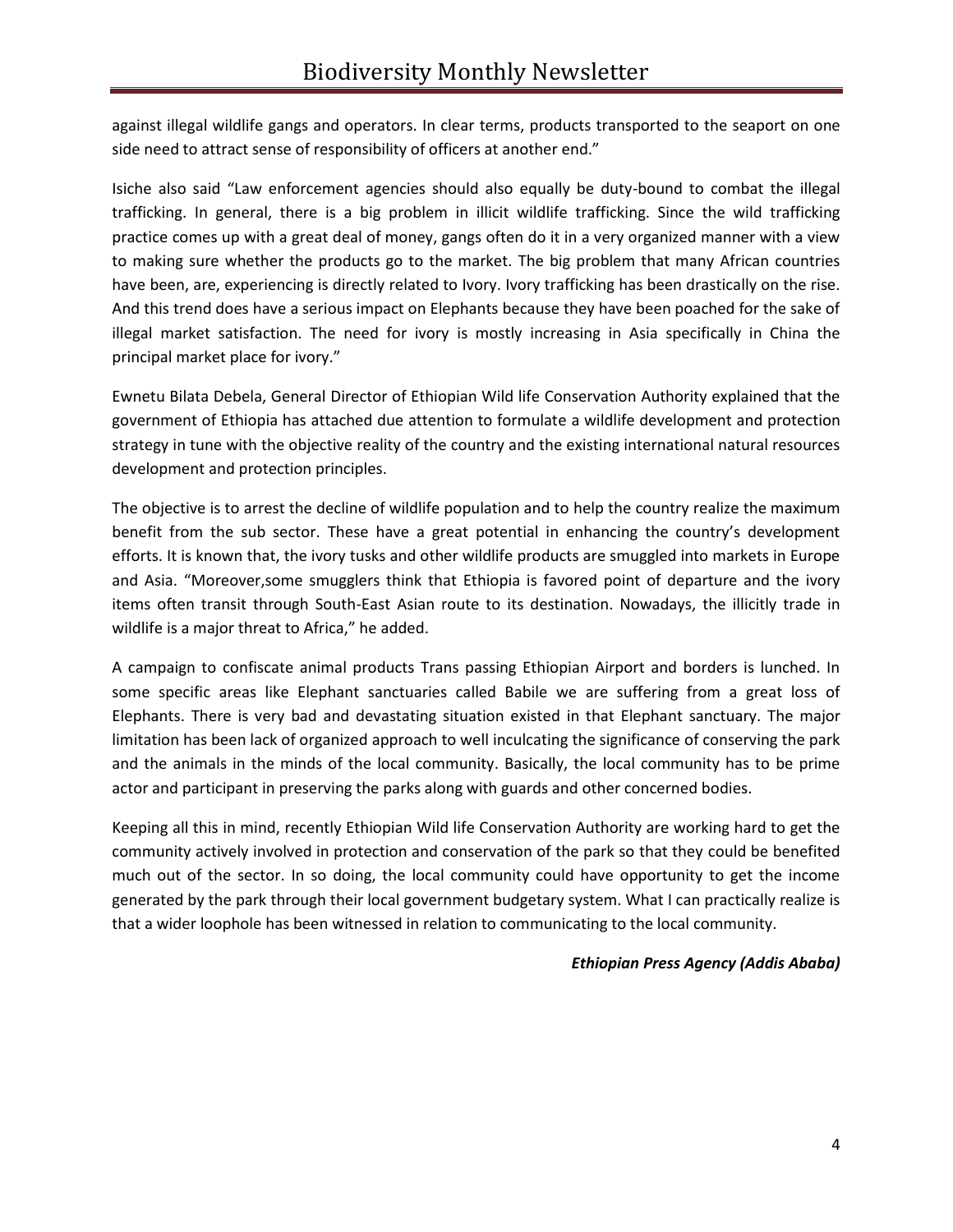## **Winners of the MIDORI Prize for Biodiversity 2012 announced**

*Tokyo/Montreal 20 September 2012* **–** The winners of the MIDORI Prize for Biodiversity have been announced today in Tokyo. The MIDORI Prize is a biennial international prize organized by the AEON Environmental Foundation in collaboration with the Secretariat of the Convention on Biological Diversity to honour individuals who have made outstanding contributions to the conservation and sustainable use of biodiversity at global, regional or local levels.

The winners of the 2012 Prize are: Dr. Juan Carlos Castilla, Professor of Marine Ecology at Pontificia Universidad Catolica de Chile; Dr. Rodrigo Gamez-Lobo, President of Instituto Nacional de Biodiversidad (INBio) and; Dr. Vo Quy, Honorary President at the Center for Natural Resources Management and Environmental Studies (CRES), Vietnam National University, Hanoi.

Each recipient is awarded a wooden plaque, a commemorative gift and a monetary prize of \$100,000 US dollars to support their work in safeguarding biodiversity. The Prize will be awarded at a ceremony in Hyderabad, India, on Wednesday 17 October 2012, held in conjunction with the high-level segment of the eleventh meeting of the Conference of the Parties (COP11) to the Convention on Biological Diversity. A Winners' Forum will then be held in Tokyo, Japan on Monday 22 October 2012 at the U Thant Hall of the United Nations University.

Tayuka Okada, the Chairman of the AEON Environmental Foundation said: "I hope the outstanding work of the winners, and the recognition given by the MIDORI Prize, will serve to inspire others to achieve the Aichi Biodiversity Targets and the objectives of the United Nations Decade on Biodiversity 2011-2020."

Braulio Ferreira de Souza Dias, the Executive Secretary of the Convention on Biological Diversity, said: "Protecting life on earth, which is the basis of, and closely connected to our daily lives, is not only the responsibility of the ministries and agencies in charge of protection of the environment, but is also the responsibility of each and every citizen and all sectors of society. The Secretariat is pleased to be a partner of this unique initiative that strongly supports promotion of public awareness on biodiversity".

The MIDORI Prize was established by the AEON Environmental Foundation in 2010, during the International Year of Biodiversity. The year 2012 is the second time the MIDORI Prize is being awarded.

#### *Source: CBD Secretariat*

#### **IUCN Announces Partnership with Microsoft to Enhance Red List**

**11 September 2012:** The International Union for Conservation of Nature (IUCN) and Microsoft have announced a new partnership, in which software developed by Microsoft will enable IUCN to begin to capture spatial information on species-specific threats.

With the agreement, Microsoft becomes the first corporate member of The IUCN Red List Partnership, and the two parties formalize a collaboration begun during the International Year of Biodiversity in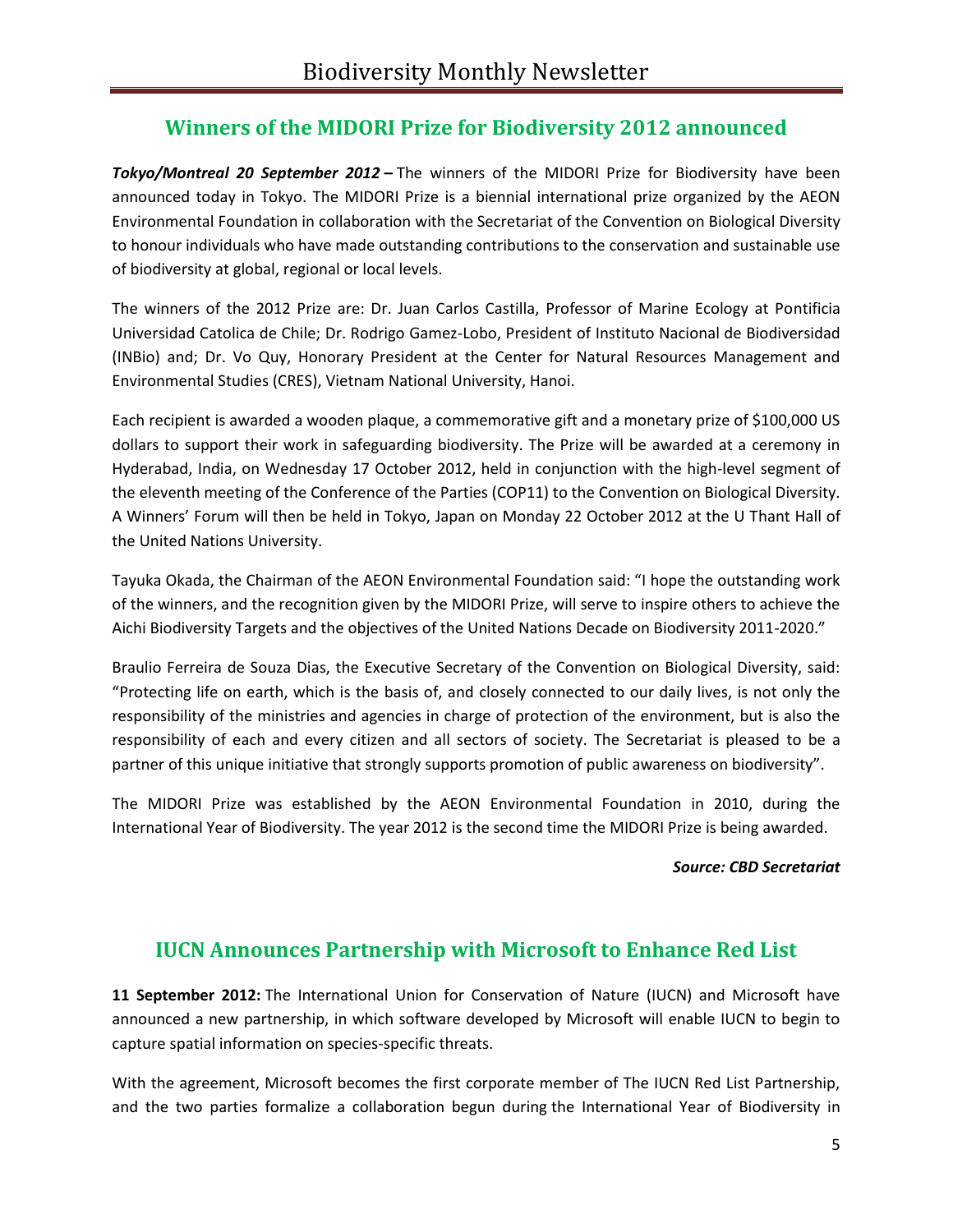2010. IUCN notes that the improved understanding of current and future extinction threats to plant, fungi and animal species, resulting from the Microsoft-supported research project, will enable better conservation policy frameworks to be devised.

Microsoft also will provide support in hosting and communicating The IUCN Red List information more broadly.

*IUCN.ORG*

# **Vavilov's Trail in Ethiopia: five parties agreed to organize an expedition mission (Part 2)**

Ethiopia is considered as one of the richest genetic resources centers in the world in terms of crop diversity ever since the expedition of N.I Vavilov in the 1920s. This is principally attributed to socioeconomic, cultural diversity and complex topography.

Around eighty five years ago Vavilov realized that hundreds of the crop varieties belonging to several dozen crop species were known only in Ethiopia. What is so interesting about the diversity of crops in Ethiopia is that so many are endemic.

His expedition in 1927 established the fact that Ethiopia is an independent center of origin especially for crops such as coffee (*Coffea arabica*), Safflower (*Carthamus tinctorius*), 'tef' (*Eragrostis tef*), 'noog' (*Guizotia abyssinica*), and 'anchote' (*Coccinia abyssinica*) and center of diversity for local cultivars/farmers' varieties of several major crops such as wheat, barley, sorghum, field pea and faba bean. As a result, Ethiopia is known as one of the twelve Vavilov centers of primary plant domestication and diversification in the world.

Vavilov's collection mission across Ethiopia made him to recognize many of the geographic patterns that had been accepted by botanists worldwide. He planned on physically mapping areas where he collected various seeds, so that other bio-geographers might build on his work later on.

Consequently, five parties from Ethiopia and Russia agreed to organize an expedition mission to collect genetic resources of cereals following Vavilov's collection routes to see the extent of changes from his collections. To this effect, the Institute of Biodiversity Conservation (IBC) has signed a memorandum of understanding (MoU) with Joint Ethio-Russian Biological Expedition (JERBE) and other three Russian parties namely A.N. Severtsov Institute of Ecology and Evolution (IPEE), N.I. Vavilov Institute of General genetics (VIGG) and N.I. Vavilov Research Institute of Plant Industry (VIR) considering the importance of collecting, studying and utilizing plant genetic diversity for scientific and breeding purposes.

Under this MoU, the parties agreed to follow N.I Vavilov's trail and collect seeds of cereals to study these genetic resources using modern approaches of molecular genetics. The parties' travel would be